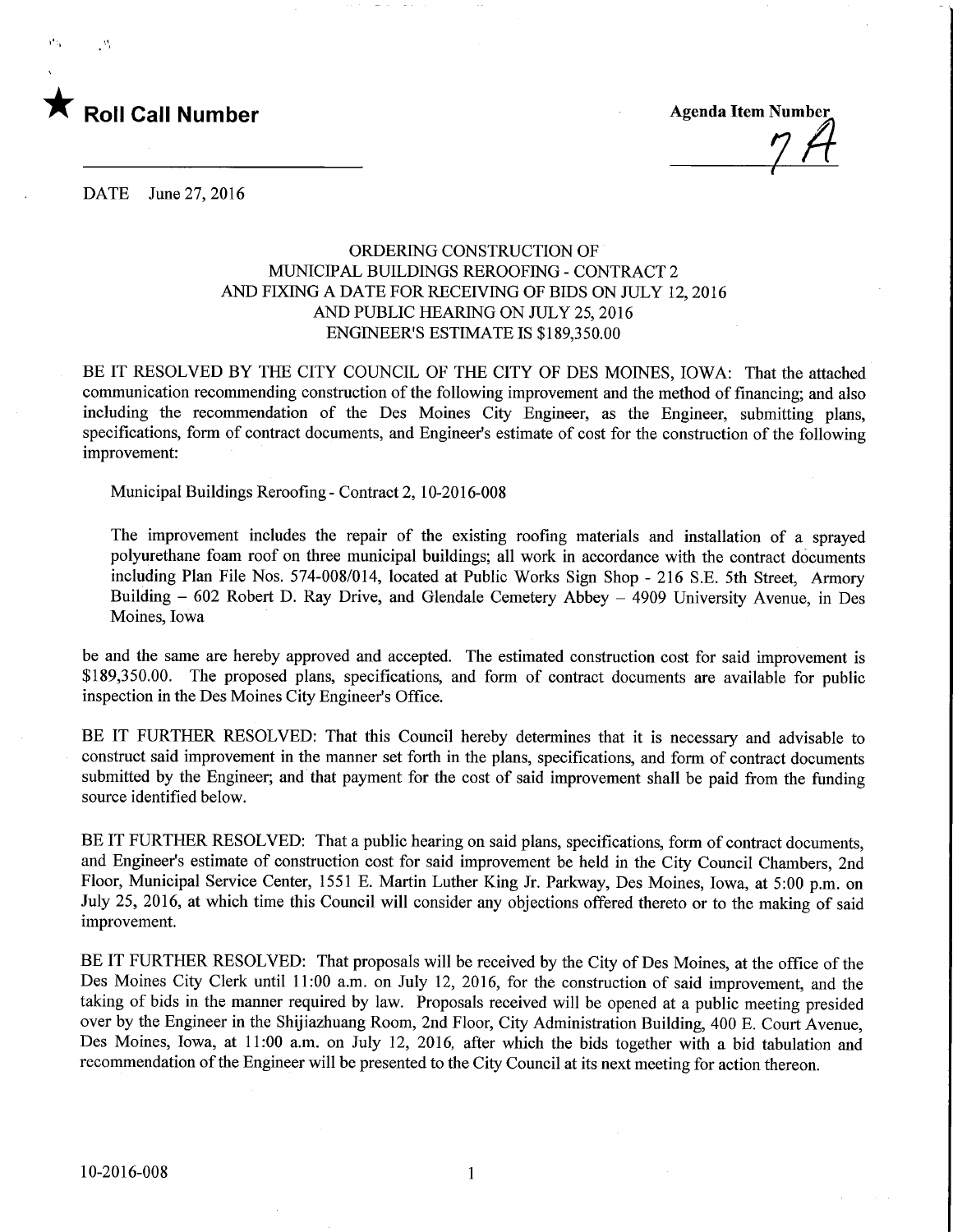

DATE June 27, 2016

BE IT FURTHER RESOLVED: That an appropriate Notice to Bidders for said improvement be posted, and Notice of Public Hearing for said improvement be published in the Des Moines Register, all as provided and directed by Chapter 26 and/or 314, Code of Iowa.

(City Council Communication Number  $/6 - 349$  attached.)

Moved by to adopt.

unum Yn l

Kathleen Vanderpool Deputy City Attorney

FORM APPROVED: FUNDS AVAILABLE

 $D$ Rtt

Daniel E. Ritter Des Moines Finance Director

PUC Funding Source: 2016-2017 CIP, Page Building - 9, Municipal Building Reroofing, BL044, G. O. Bonds

| <b>COUNCIL ACTION</b> | <b>YEAS</b> | <b>NAYS</b> | <b>PASS</b> | <b>ABSENT</b>                                    | I, Diane Rauh, City Clerk of said City Council, hereby     |
|-----------------------|-------------|-------------|-------------|--------------------------------------------------|------------------------------------------------------------|
| <b>COWNIE</b>         |             |             |             |                                                  | certify that at a meeting of the City Council, held on the |
| <b>COLEMAN</b>        |             |             |             |                                                  | above date, among other proceedings the above was          |
| <b>GATTO</b>          |             |             |             |                                                  | adopted.                                                   |
| <b>GRAY</b>           |             |             |             |                                                  |                                                            |
| <b>HENSLEY</b>        |             |             |             |                                                  | IN WITNESS WHEREOF, I have hereunto set my hand            |
| <b>MOORE</b>          |             |             |             | and affixed my seal the day and year first above |                                                            |
| <b>WESTERGAARD</b>    |             |             |             |                                                  | written.                                                   |
| <b>TOTAL</b>          |             |             |             |                                                  |                                                            |
| <b>MOTION CARRIED</b> |             |             |             | <b>APPROVED</b>                                  |                                                            |
|                       |             |             |             |                                                  |                                                            |
|                       |             |             |             |                                                  |                                                            |
|                       |             |             |             |                                                  |                                                            |
|                       |             |             |             | Mayor                                            |                                                            |